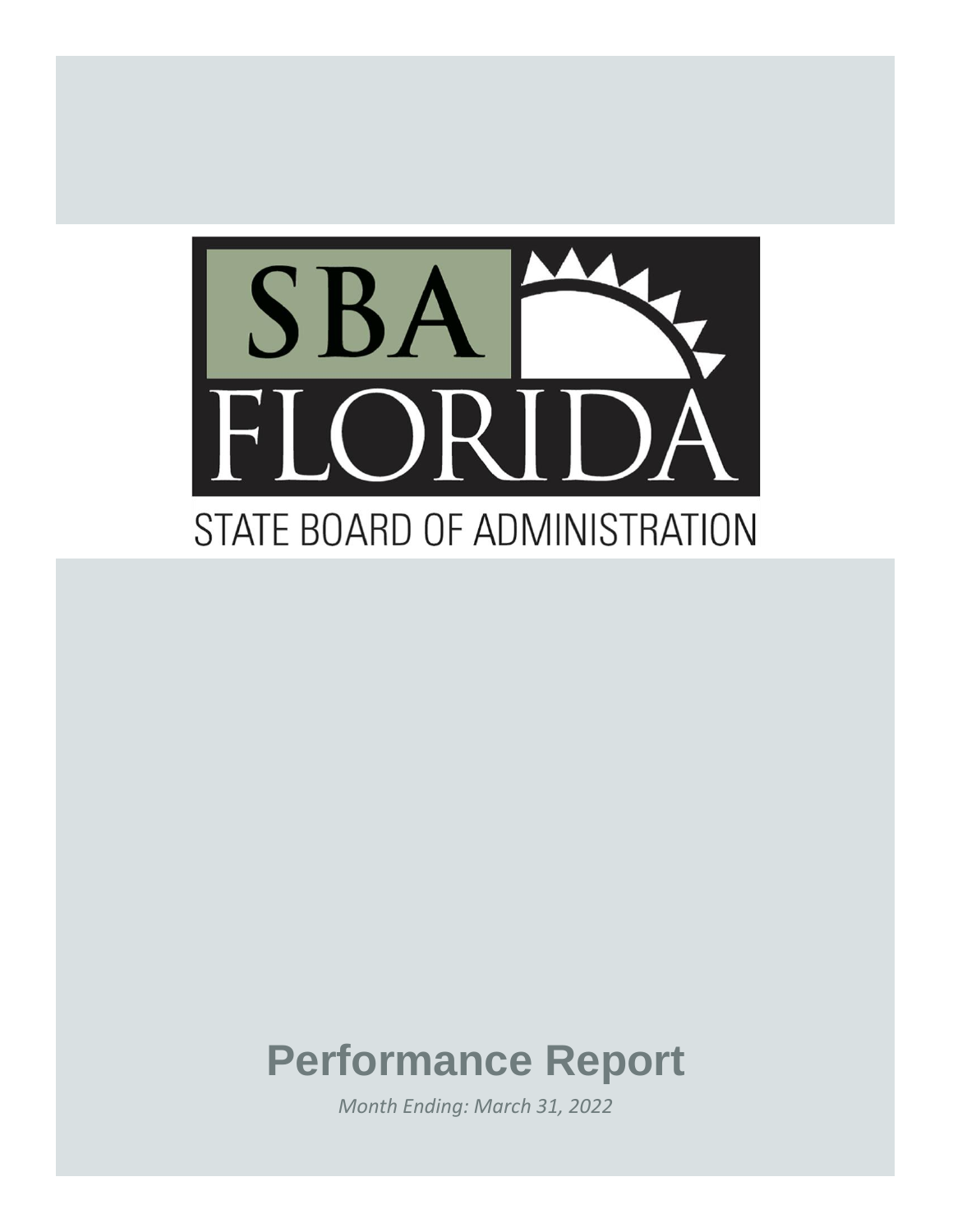# Table of Contents

| $\mathbf{L}$ |  |  |  |  |  |  |  |
|--------------|--|--|--|--|--|--|--|
| <b>II.</b>   |  |  |  |  |  |  |  |
|              |  |  |  |  |  |  |  |
|              |  |  |  |  |  |  |  |
|              |  |  |  |  |  |  |  |
|              |  |  |  |  |  |  |  |
| III.         |  |  |  |  |  |  |  |
| IV.          |  |  |  |  |  |  |  |
| V.           |  |  |  |  |  |  |  |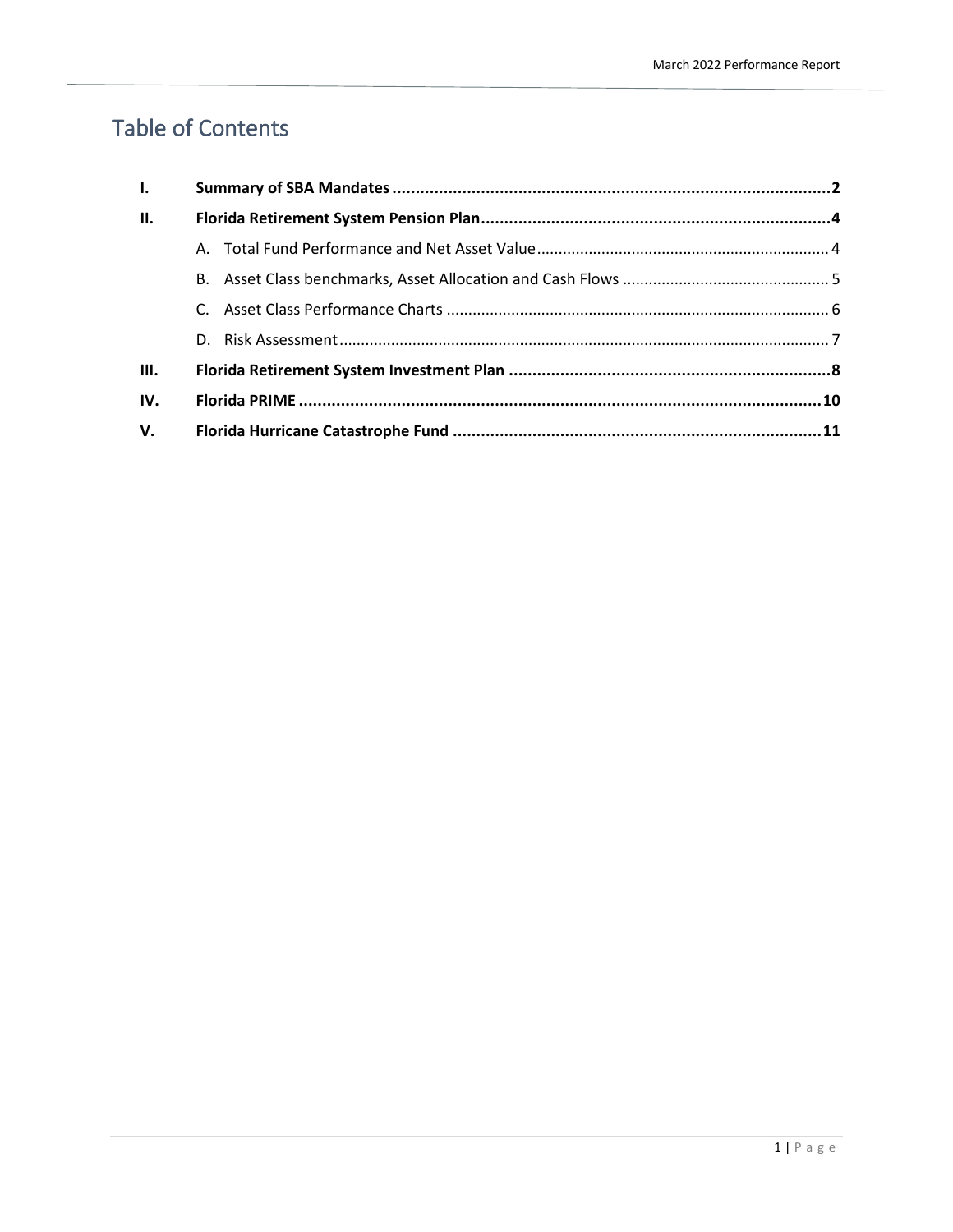# I. State Board of Administration Mandates

## Summary of Mandates



# Breakdown of Funds Under Management

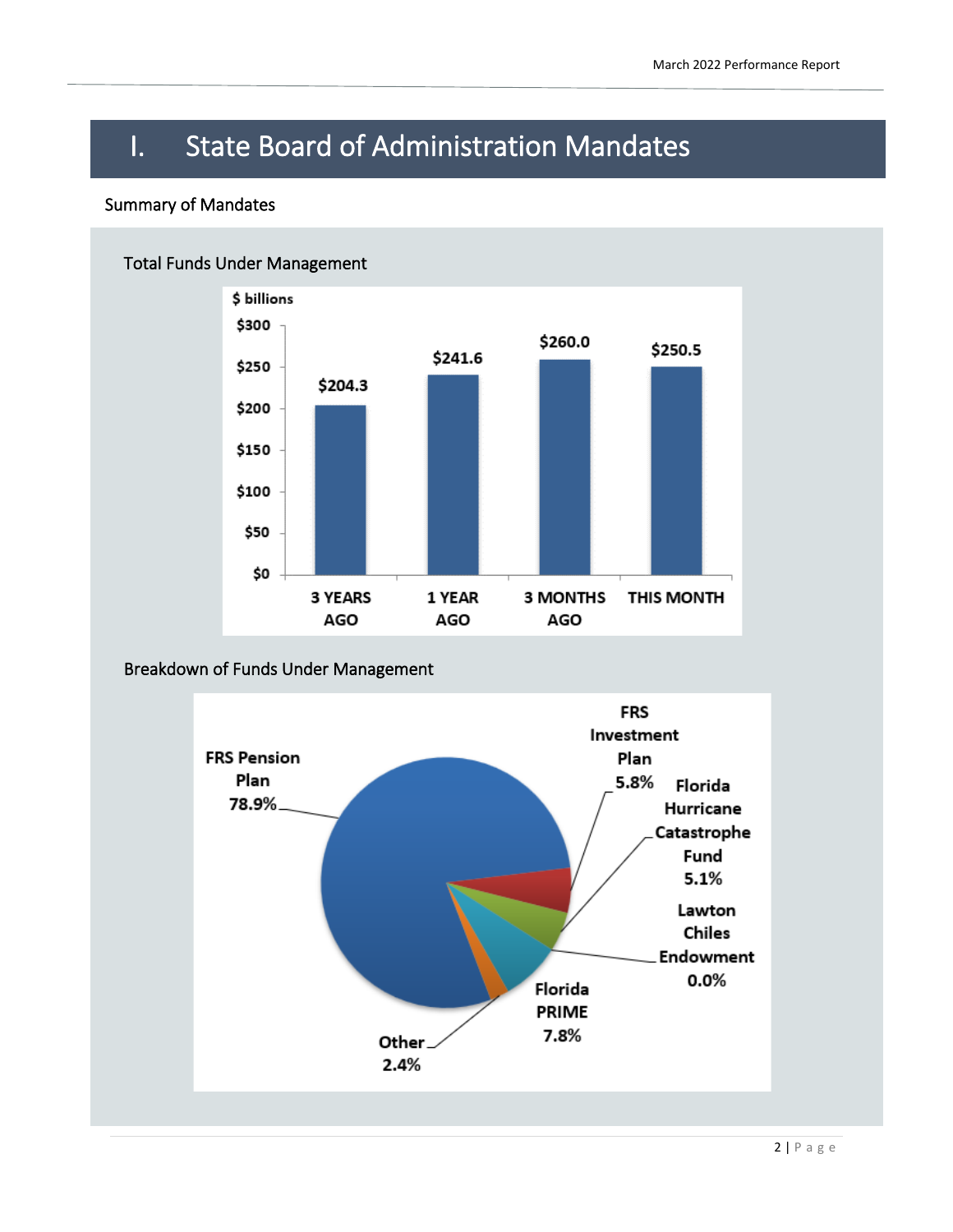# Summary of Mandates Table

| <b>FUND NAME</b>                                                    | COST <sup>1</sup>     | MARKET <sup>1</sup>   |
|---------------------------------------------------------------------|-----------------------|-----------------------|
| Florida Retirement System Pension Plan                              | \$144,452,904,328.86  | \$197,722,178,266.07  |
| Florida Retirement System Investment Plan                           | \$10,556,361,433.38   | \$14,563,076,329.85   |
| Lawton Chiles Endowment Fund <sup>3</sup>                           | \$556,466.50          | \$485,945.40          |
| Debt Service Funds:                                                 |                       |                       |
| Outstanding (non-escrow)                                            | 980,617,249.25        | 980, 302, 141. 79     |
| Refunded (escrow)                                                   | 563,901,811.76        | 563,901,811.76        |
| Florida DOT Financing Corp                                          | 23, 145, 125.09       | 23,125,786.57         |
| <b>Gas Tax Clearing Fund</b>                                        | \$0.20                | \$0.20                |
| <b>Florida PRIME</b>                                                | \$20,212,186,681.83   | \$20,203,151,544.66   |
| Less Florida PRIME holdings in SBA funds <sup>2</sup>               | ( \$778, 160, 294.76) | ( \$778, 160, 294.76) |
| Florida Hurricane Catastrophe                                       | \$13,034,342,449.06   | \$12,724,271,165.13   |
| State Board of Administration Finance Corporation                   | \$3,573,227,806.14    | \$3,448,216,865.35    |
| Florida Lottery <sup>3</sup>                                        | \$140,356,028.23      | \$263,562,581.53      |
| Retiree Health Insurance Subsidy <sup>3</sup>                       | \$449,659,244.02      | \$449,659,244.02      |
| Police and Fire Fighters' Premium Tax Trust Fund <sup>3</sup>       | \$139,155,219.31      | \$139,155,219.31      |
| Florida Prepaid College Plan Administration Expense <sup>3</sup>    | \$1,663,383.82        | \$1,663,383.82        |
| Florida Prepaid College Plan Trust Account <sup>3</sup>             | \$1,174.14            | \$1,174.14            |
| Florida College Investment Plan Administration Expense <sup>3</sup> | \$401,511.62          | \$401,511.62          |
| Florida College Investment Plan <sup>3</sup>                        | \$75,836,683.37       | \$75,836,683.37       |
| Florida ABLE, Inc. Administrative Expense <sup>3</sup>              | \$2,838,890.05        | \$2,838,890.05        |
| Florida ABLE, Inc. Program <sup>3</sup>                             | \$7,926,638.92        | \$7,926,638.92        |
| SBA Administrative Expense Fund:                                    |                       |                       |
| SBA Administrative Expense <sup>3</sup>                             | \$73,377,835.88       | \$73,377,835.88       |
| SBA Defined Contribution Administrative Expense <sup>3</sup>        | \$14,806,386.25       | \$14,806,386.25       |
| Division of Bond Finance:                                           |                       |                       |
| Revenue Bond Fee <sup>3</sup>                                       | \$6,866,148.45        | \$6,866,148.45        |
| Arbitrage Compliance <sup>3</sup>                                   | \$2,490,503.79        | \$2,490,503.79        |
| <b>Bond Proceeds</b>                                                | \$6,159,500.00        | \$6,159,531.50        |
| <b>Florida Division of Blind Services</b>                           | \$2,938,938.38        | \$8,626,198.72        |
| Insurance Capital Build-up Program <sup>3</sup>                     | \$2,760,106.24        | \$2,760,106.24        |
| Inland Protection Finance Corporation <sup>3</sup>                  | \$1,645.01            | \$1,645.01            |
| <b>Paying Bank Recalls</b>                                          | \$0.00                | \$0.00                |
| <b>Total - All SBA Funds</b>                                        | \$193,546,322,894.79  | \$250,506,683,244.64  |

**1** The "Cost" and "Market" columns generally include cash, investment securities, accrued income, pending trades, and the total unrealized gain or loss on invested securities lending cash collateral (if applicable). They do not include security lending income receivable, manager fees payable, and also may not include other receivables or payables that are unique to individual portfolios or funds.

**2** The line titled "Less Florida PRIME Holdings in SBA Funds" includes the total investments in Florida PRIME held by other SBA managed funds that are already included on this report. In order to prevent double counting, these amounts are shown as a reduction to the Florida PRIME fund.

**3** Fund is invested completely, or partially, in Florida PRIME. This information is not audited by an independent auditor and is subject to change.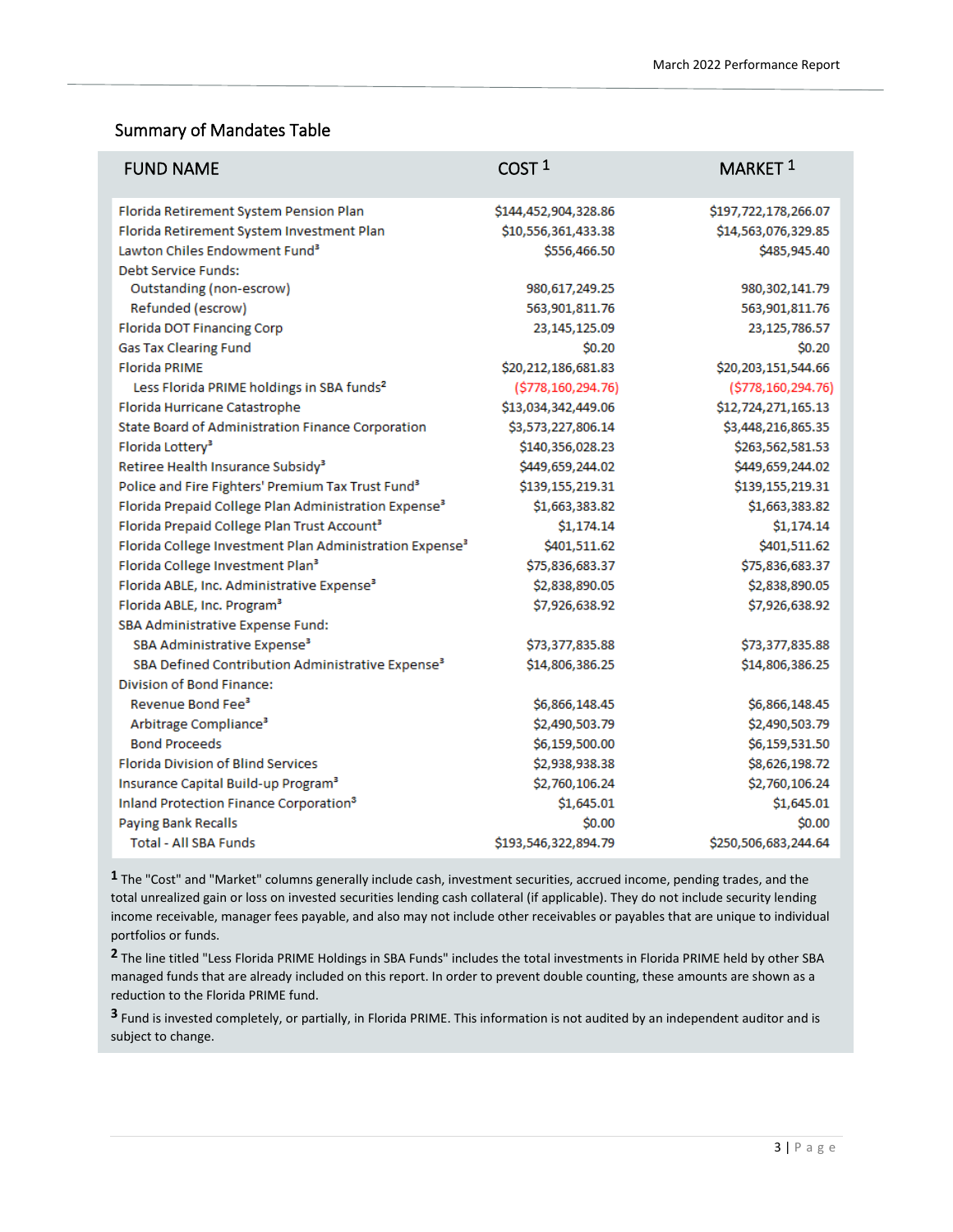# II. Florida Retirement System Pension Plan

# A. Pension Plan Total Fund Performance and Net Asset Value Charts \*

## **TOTAL FUND PERFORMANCE**



**REAL RETURNS<sup>1</sup>** (Returns of Net Inflation)





## **NET ASSET VALUES RETURNS TO ASSET ALLOCATION**



**1** The FRS's real return objective was 4.3% prior to June 2003, 4% from June 2003 to May 2007, 5% from June 1, 2007 to June 2017, 4.5% from July 2017 to June 2018, and 4.0% since July 2018.

**\* Returns less than one year are not annualized.**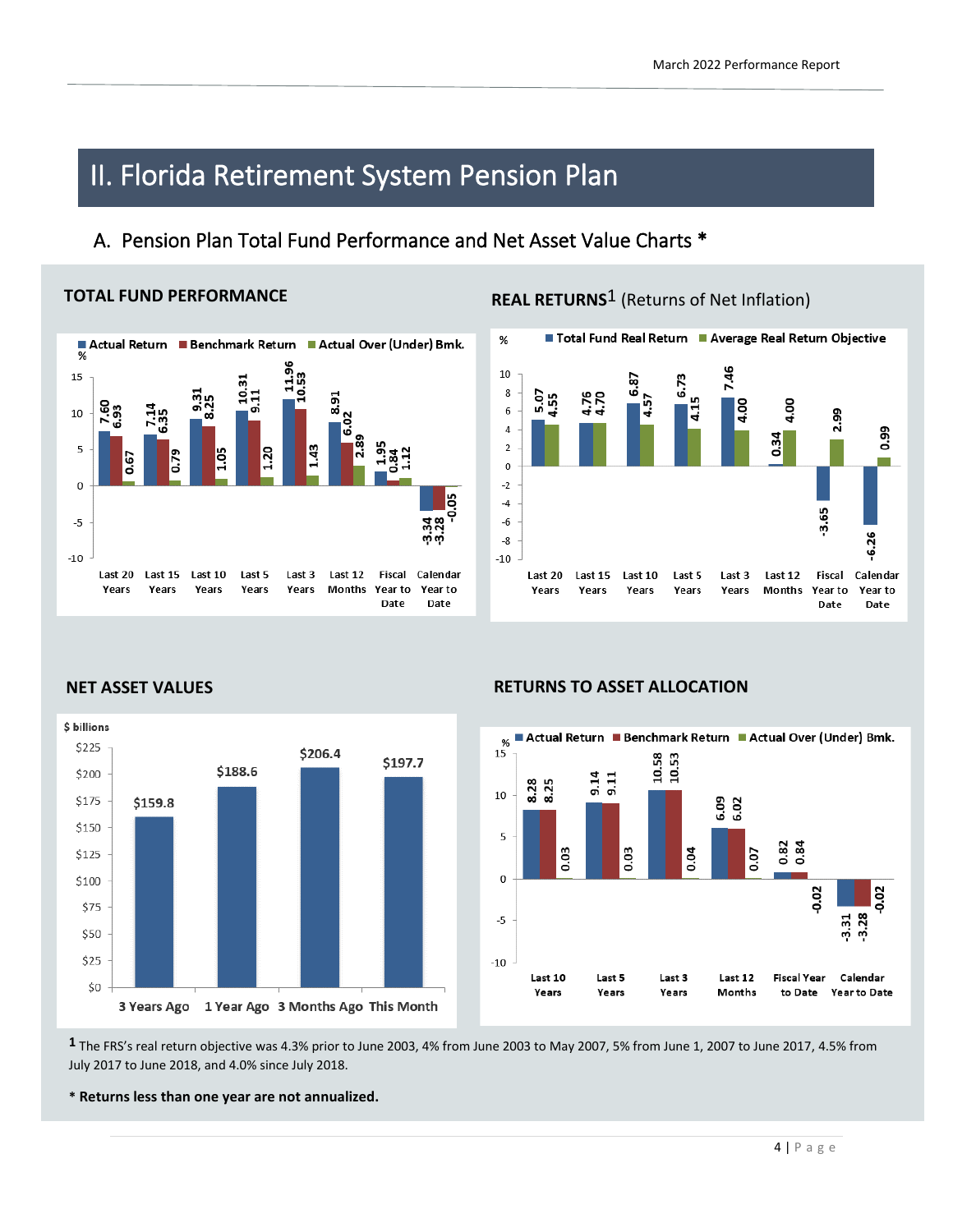# B. Pension Plan Asset Class Benchmarks, Allocation and Cash Flows

# ASSET CLASS BENCHMARKS

| <b>Asset Class</b>               | Index                                                                                                                                                                                                                                                                                                                                                                                                                                                                                                                                                                                                                                                                                         |
|----------------------------------|-----------------------------------------------------------------------------------------------------------------------------------------------------------------------------------------------------------------------------------------------------------------------------------------------------------------------------------------------------------------------------------------------------------------------------------------------------------------------------------------------------------------------------------------------------------------------------------------------------------------------------------------------------------------------------------------------|
| <b>Global Equity</b>             | A custom version of the MSCI All Country World Investable Market<br>Index (ACWI IMI), in dollar terms, net of withholding taxes on non-<br>resident institutional investors, adjusted to reflect securities and<br>other investments prohibited by Florida law or that would be<br>prohibited by Florida law if acquired as of the date of the<br>measurement of such index notwithstanding that the securities or<br>investments were acquired before such date.                                                                                                                                                                                                                             |
| <b>Fixed Income</b>              | The Barclays Capital U.S. Intermediate Aggregate Index.                                                                                                                                                                                                                                                                                                                                                                                                                                                                                                                                                                                                                                       |
| <b>Real Estate</b>               | The core portion of the asset class is benchmarked to an average<br>of the National Council of Real Estate Investment Fiduciaries<br>(NCREIF) Fund Index - Open- ended Diversified Core Equity, NET<br>of fees, weighted at 76.5%, and the non-core portion of the asset<br>class is benchmarked to an average of the National Council of Real<br>Estate Investment Fiduciaries (NCREIF) Fund Index- Open ended<br>Diversified Core Equity, NET of fees, weighted at 13.5%, plus a<br>fixed return premium of 150 basis points per annum, and the FTSE<br>EPRA/NAREIT Developed Index, in dollar terms, net of withholding<br>taxes on non-resident institutional investors, weighted at 10%. |
| <b>Private Equity</b>            | The MSCI All Country World Investable Market Index (ACWI IMI),<br>in dollar terms, net of withholding taxes on non-resident<br>institutional investors, adjusted to reflect the provisions of the<br>Protecting Florida's Investments Act, plus a fixed premium return<br>of 300 basis points per annum.                                                                                                                                                                                                                                                                                                                                                                                      |
| <b>Strategic Investments</b>     | A weighted-average of individual portfolio level benchmark<br>returns.                                                                                                                                                                                                                                                                                                                                                                                                                                                                                                                                                                                                                        |
| <b>Cash and Cash Equivalents</b> | Bloomberg Barclay U.S. Treasury Bill: 1-3 Months Index                                                                                                                                                                                                                                                                                                                                                                                                                                                                                                                                                                                                                                        |

# CURRENT ASSET ALLOCATION, TARGET AND RANGES (For Month of Report)

|                         | <b>Current</b><br>Weight | <b>Policy</b><br>Weight | <b>Policy</b><br>Low | <b>Policy</b><br><b>High</b> | <b>Actual</b><br>Low | <b>Actual</b><br><b>High</b> |
|-------------------------|--------------------------|-------------------------|----------------------|------------------------------|----------------------|------------------------------|
| <b>Global Equity</b>    | 52.7%                    | 53.0%                   | 45.0%                | 70.0%                        | 50.8%                | 53.1%                        |
| <b>Fixed Income</b>     | 16.9%                    | 18.0%                   | 10.0%                | 26.0%                        | 16.7%                | 18.1%                        |
| <b>Real Estate</b>      | 10.1%                    | 10.0%                   | 4.0%                 | 16.0%                        | 9.9%                 | 10.3%                        |
| Private Equity          | 9.2%                     | 6.0%                    | 2.0%                 | 10.0%                        | 9.0%                 | 9.4%                         |
| Strategic Investments   | 10.0%                    | 12.0%                   | 0.0%                 | 16.0%                        | 9.8%                 | 10.2%                        |
| Cash & Cash Equivalents | 1.1%                     | 1.0%                    | 0.25%                | 5.0%                         | 1.1%                 | 1.6%                         |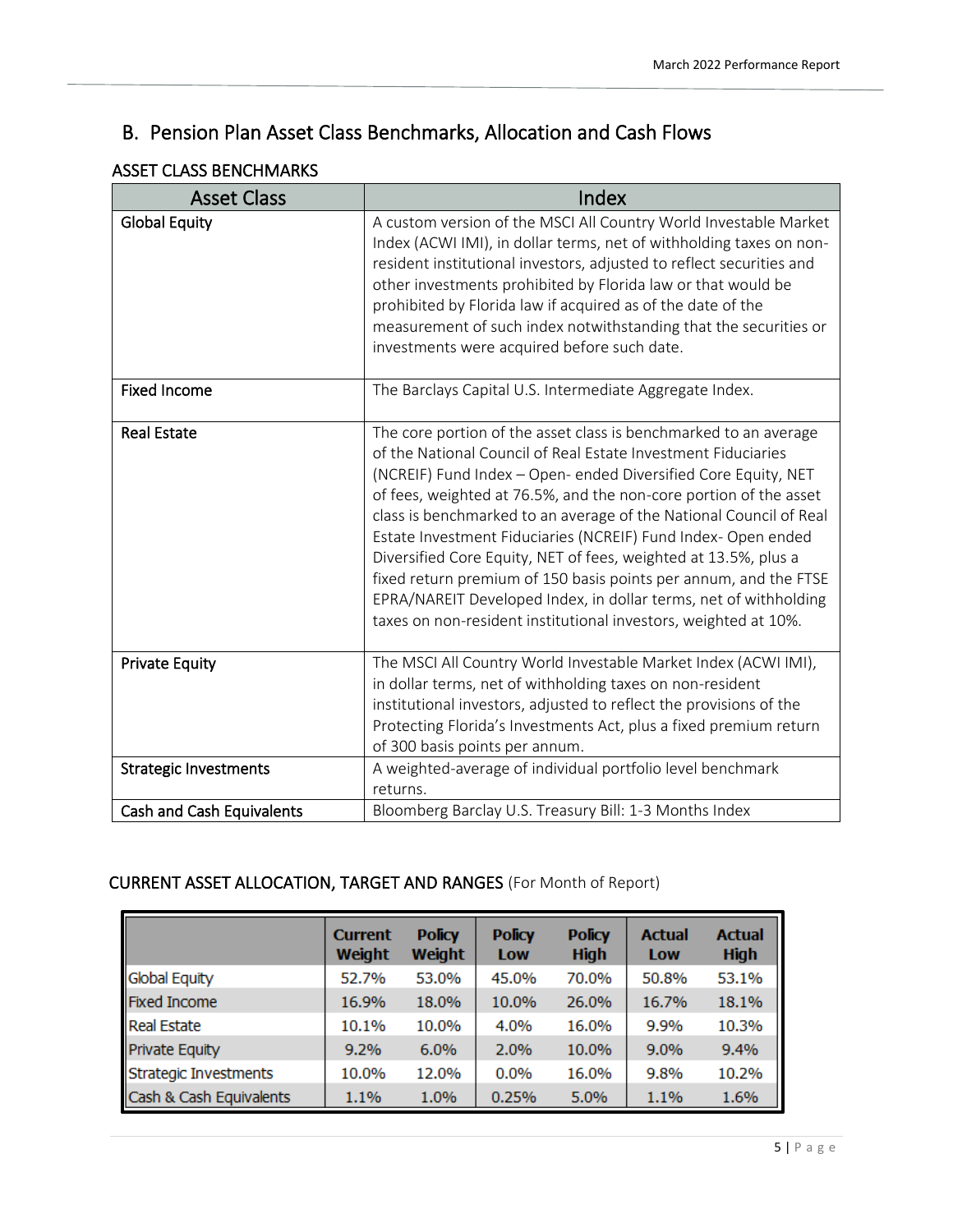# C. Pension Plan Asset Class Performance Charts







# GLOBAL EQUITY PERFORMANCE **FIXED INCOME PERFORMANCE**



# REAL ESTATE PERFORMANCE $1$   $PRIVATE$  EQUITY PERFORMANCE $1$



### STRATEGIC INVESTMENTS PERFORMANCE $1$  CASH AND CASH EQUIVALENTS PERFORMANCE

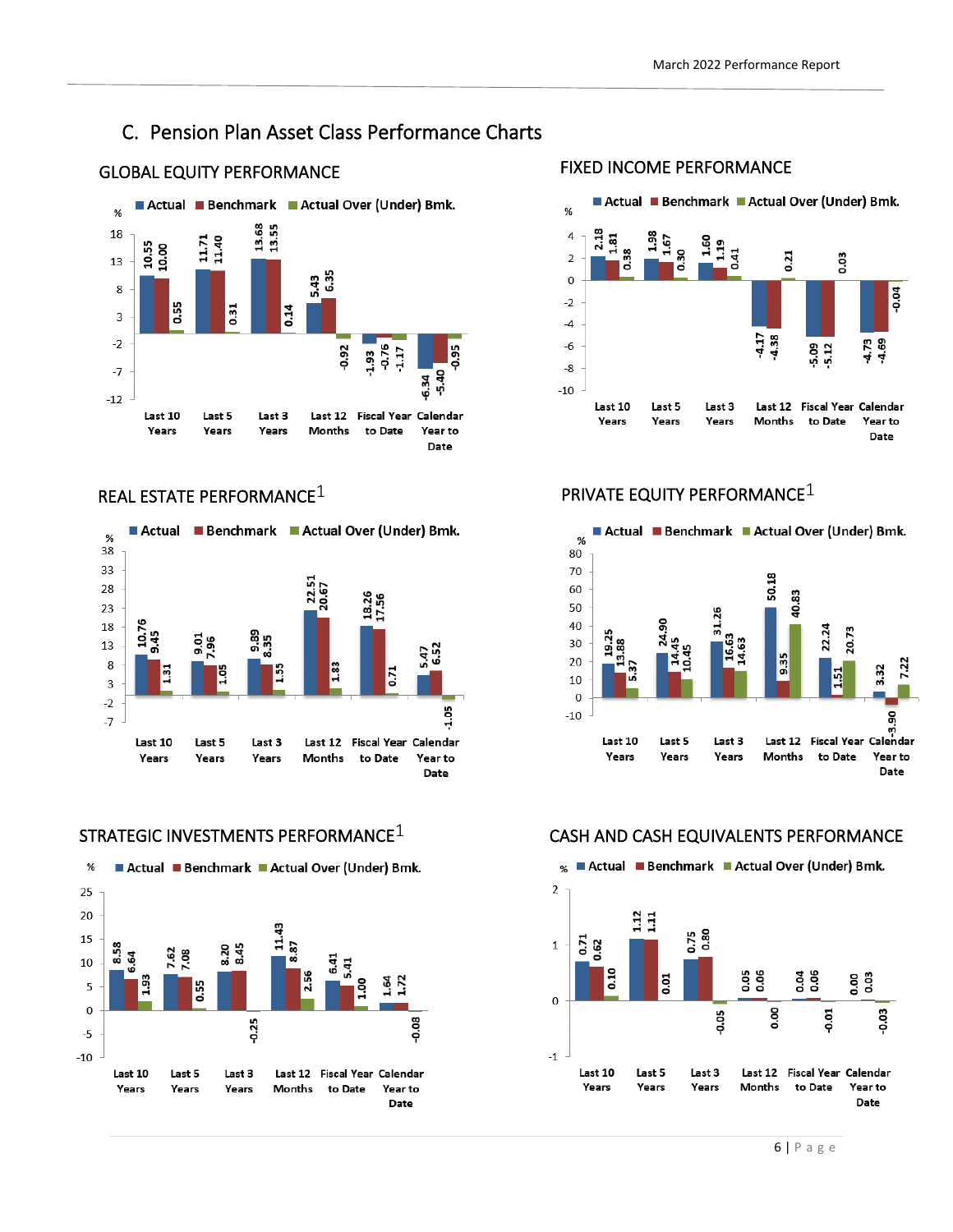# D. Pension Plan Total Fund and Asset Class Active Risk

The SBA monitors investment risk relative to established targets. This realized active risk represents the volatility of investment performance returns achieved relative to the target benchmark on a 36-month rolling basis. Realized active risk is evaluated at the fund level as well as each asset class level. Riskmonitoring standards are established for the total fund and each asset class. Realized risk may fluctuate around the monitoring standard. If risk levels materially and/or persistently exceed the monitoring standard, there is enhanced oversight. Realized risk should not exceed the escalation standard.

# **The Total Fund and all asset class risk levels remain within acceptable risk levels**.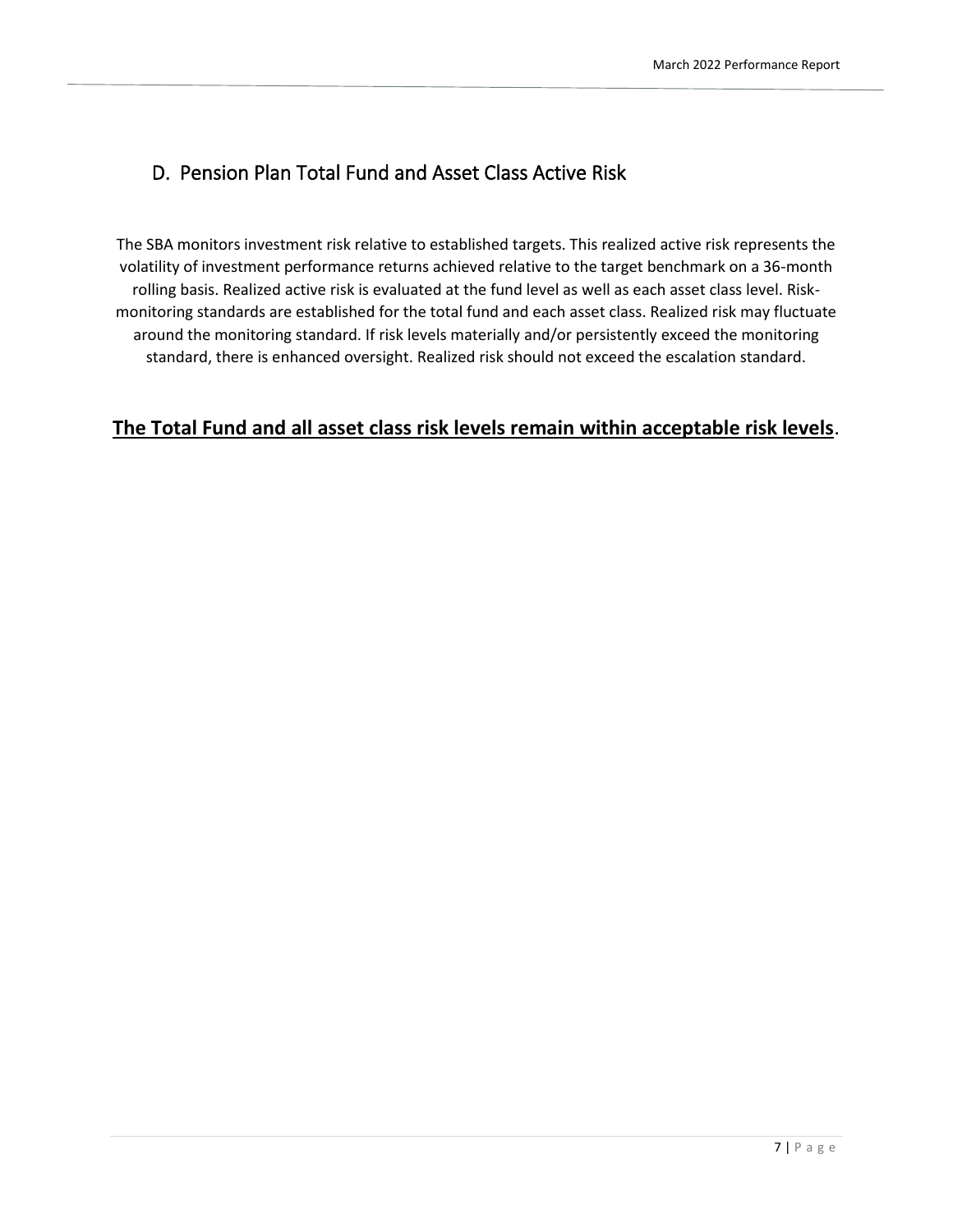# III. Florida Retirement System Investment Plan

### **TOTAL FUND PERFORMANCE**



## TOTAL FUND PERFORMANCE



Fund Net Asset Values include Self-Directed Brokerage account

## FRS INVESTMENT PLAN ASSET ALLOCATION AND NET RETURNS BY ASSET TYPE

Performance figures and totals presented to the FRS Investment Plan do not include balances held in member Self Directed Brokerage Accounts, but they are reflected in total fund figures presented elsewhere in this report.

|                                  |                                     |               | <b>PAST 3 MONTHS</b> |                                         | <b>PAST 12 MONTHS</b> |                          |                                         |  |
|----------------------------------|-------------------------------------|---------------|----------------------|-----------------------------------------|-----------------------|--------------------------|-----------------------------------------|--|
|                                  | <b>PERCENT</b><br><b>ALLOCATION</b> | <b>ACTUAL</b> | <b>BENCHMARK</b>     | <b>ACTUAL MINUS</b><br><b>BENCHMARK</b> | <b>ACTUAL</b>         | <b>BENCHMARK</b>         | <b>ACTUAL MINUS</b><br><b>BENCHMARK</b> |  |
| <b>TOTAL FRS Investment Plan</b> | 100%                                | $-4.83%$      | $-4.00%$             | $-0.84%$                                | 5.13%                 | 6.03%                    | $-0.90\%$                               |  |
| <b>Domestic Equity</b>           | 43.2%                               | $-6.22%$      | $-5.29%$             | $-0.93%$                                | 9.52%                 | 11.61%                   | $-2.09%$                                |  |
| <b>Foreign Equity</b>            | 20.6%                               | $-7.23%$      | $-5.57%$             | $-1.66%$                                | $-1.63%$              | $-0.14%$                 | $-1.48%$                                |  |
| <b>Fixed Income</b>              | 15.3%                               | $-5.64%$      | $-5.55%$             | $-0.09%$                                | $-3.41%$              | $-3.68%$                 | 0.28%                                   |  |
| Multi Assets                     | 8.3%                                | 1.81%         | 2.99%                | $-1.18%$                                | 12.47%                | 12.94%                   | $-0.47%$                                |  |
| <b>Real Estate</b>               | 3.7%                                | 5.03%         | 5.78%                | $-0.75%$                                | 26.52%                | 21.48%                   | 5.03%                                   |  |
| Stable Value                     | 8.8%                                | 0.39%         | $-2.34%$             | 2.73%                                   | ٠                     | $\overline{\phantom{a}}$ | ۰.                                      |  |

## FRS PLAN ELECTIONS

Current fiscal-year percentages are as of month end, and may not total due to rounding.

|          |                                   | <b>New Employee</b> |        |                                             |                         |       |        |                |         |                                   |       | <b>Second Elections</b> |       |        |  |  |
|----------|-----------------------------------|---------------------|--------|---------------------------------------------|-------------------------|-------|--------|----------------|---------|-----------------------------------|-------|-------------------------|-------|--------|--|--|
|          | <b>Defaults</b>                   |                     |        |                                             | <b>Active Elections</b> |       |        |                |         |                                   |       |                         |       |        |  |  |
|          | <b>Pension Plan</b><br>Investment |                     |        | Investment/Hybr FY Totals<br><b>Pension</b> |                         |       |        | <b>Pension</b> |         | <b>Investments/Hybl FY Totals</b> |       |                         |       |        |  |  |
| FY 16-17 | 34.627                            | 57.2%               | n/a    | n/a                                         | 11.898                  | 19.7% | 14.013 | 23.1%          | 60,538  | 765                               | 16.0% | 4.008                   | 84.0% | 4.773  |  |  |
| FY 17-18 | 30.081                            | 54.3%               | n/a    | n/a                                         | 11.755                  | 21.2% | 13.617 | 24.6%          | 55,453  | 742                               | 16.2% | 3.850                   | 83.8% | 4,592  |  |  |
| FY 18-19 | 2.888                             | 6.2%                | 23.009 | 49.6%                                       | 11.556                  | 24.9% | 8.932  | 19.3%          | 46.385  | 1,036                             | 24.1% | 3.261                   | 75.9% | 4,297  |  |  |
| FY 19-20 | 3.478                             | 6.2%                | 27.576 | 49.1%                                       | 15.195                  | 27.0% | 9.956  | 17.7%          | 56,205  | 1.130                             | 30.1% | 2.630                   | 69.9% | 3,760  |  |  |
| FY 20-21 | 3.413                             | 7.6%                | 21.713 | 48.3%                                       | 12.082                  | 26.8% | 7.799  | 17.3%          | 45.007  | 1.369                             | 29.7% | 3.233                   | 70.3% | 4.602  |  |  |
| FY 21-22 | 2.100                             | 7.7%                | 13.251 | 48.3%                                       | 7.673                   | 27.9% | 4.440  | 16.2%          | 27.464  | 813                               | 23.6% | 2.630                   | 76.4% | 3.443  |  |  |
| Total    | 76.587                            | 26.3%               | 85.549 | 29.4%                                       | 70.159                  | 24.1% | 58.757 | 20.2%          | 291.052 | 5.855                             | 23.0% | 19.612                  | 77.0% | 25.467 |  |  |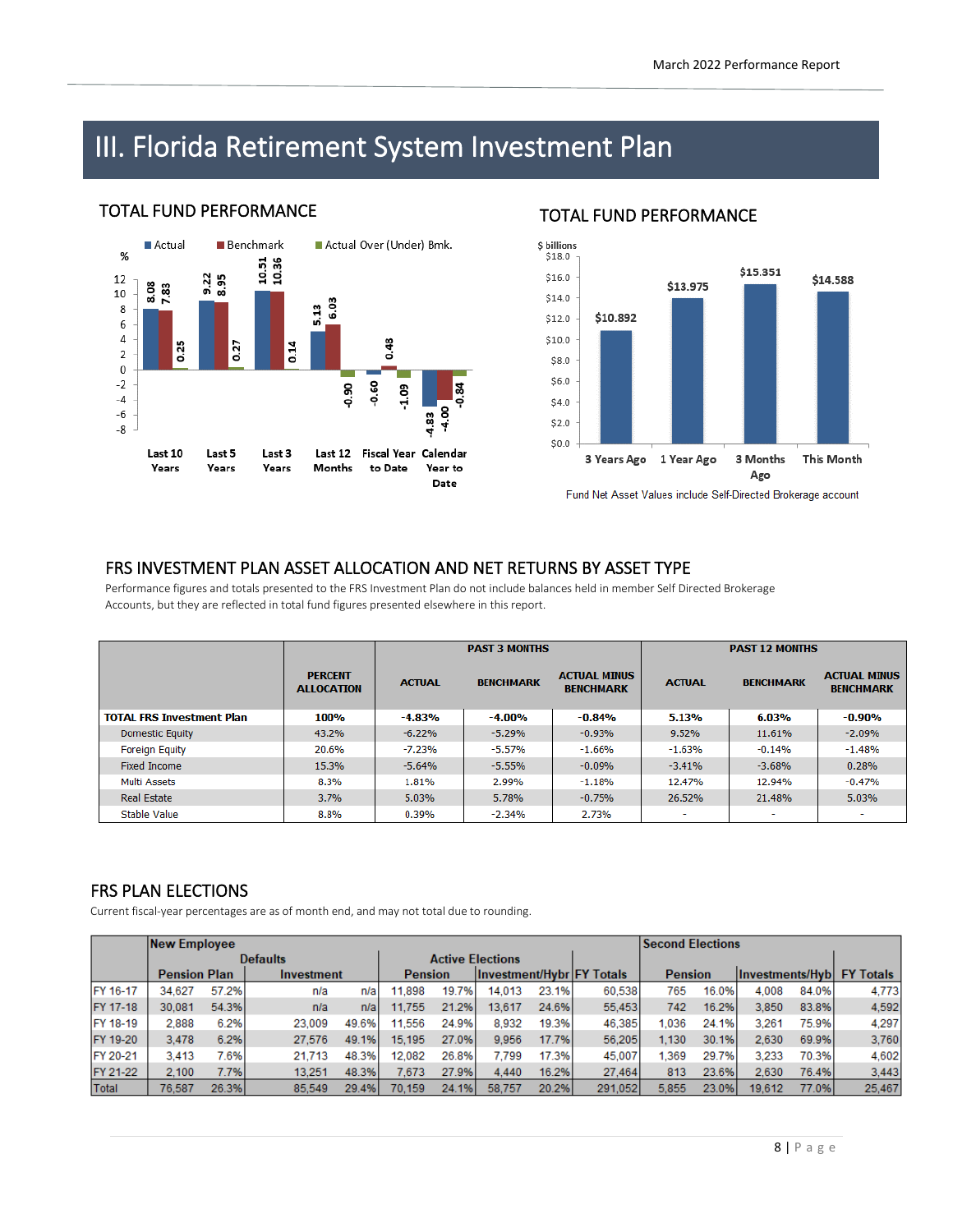# CASH FLOWS AND MARKET VALUES

|                                 | <b>Participant</b><br><b>Selections</b> | Contributions <sup>2</sup> | Distributions <sup>3</sup> | <b>Transfers<sup>4</sup></b> | <b>Investment</b><br>Gain/Loss <sup>5</sup> | <b>Change in Net</b><br>Asset Value <sup>6</sup> | <b>Market Value</b> | <b>Percent of</b><br><b>Assets</b> |
|---------------------------------|-----------------------------------------|----------------------------|----------------------------|------------------------------|---------------------------------------------|--------------------------------------------------|---------------------|------------------------------------|
| Retirement Date Funds           | 238,491                                 | 62.7                       | (54.4)                     | (8.4)                        | 56.8                                        | 56.7                                             | 6,887.2             | 47.32%                             |
| Multi-Assets                    | 11,641                                  | 1.4                        | (2.8)                      | 19.8                         | 0.8                                         | 19.2                                             | 211.9               | 1.46%                              |
| <b>Stable Value</b>             | 17,980                                  | 26.5                       | (29.3)                     | 20.6                         | 0.8                                         | 18.6                                             | 1,172.0             | 8.05%                              |
| <b>Fixed Income</b>             | 31,623                                  | 2.2                        | (7.1)                      | (6.1)                        | (16.1)                                      | (27.1)                                           | 619.4               | 4.26%                              |
| Domestic Equity                 | 77,618                                  | 12.0                       | (18.8)                     | (21.3)                       | 92.5                                        | 64.4                                             | 3,626.3             | 24.91%                             |
| Foreign Equity                  | 50,370                                  | 3.1                        | (5.9)                      | (9.4)                        | 7.2                                         | (4.9)                                            | 809.4               | 5.56%                              |
| Self-Directed Brokerage Account | 5,331                                   | 0.0                        | 0.0                        | 4.8                          | 30.7                                        | 35.5                                             | 1,228.8             | 8.44%                              |

Based on figures provided by the Investment Plan's third-party administrator as of report time. Dollar values are in millions.

 Contributions reflect rollovers in, employer and employee contributions, conversions in (Accumulated Benefit Obligation Transfers, true ups) and account adjustments.

Distributions reflect withdrawals and terminations made by participants.

Transfers reflect transactions that do not require funding and capture movement from one fund to another.

Reflect the difference of Net Gains / Losses less contributions, distributions, and transfers.

Reflect the appreciation / depreciation of unit price over the given time period.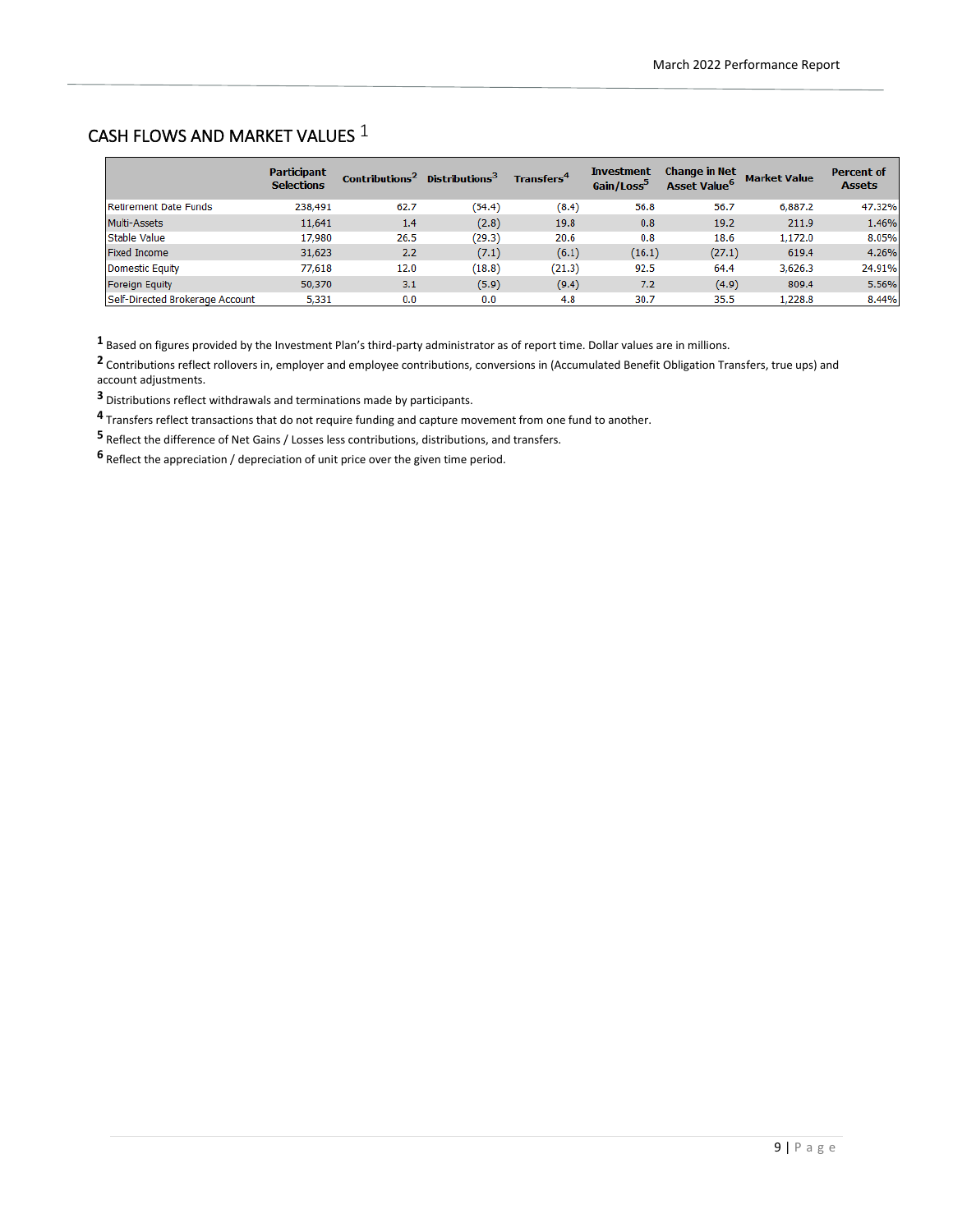# V. Florida PRIME

# PORTFOLIO COMPOSITION



# PARTICIPANTS BY TYPE- 735 TOTAL



## EFFECTIVE MATURITY SCHEDULE FLORIDA PRIME PERFORMANCE\*





### FLORIDA PRIME MARKET VALUES